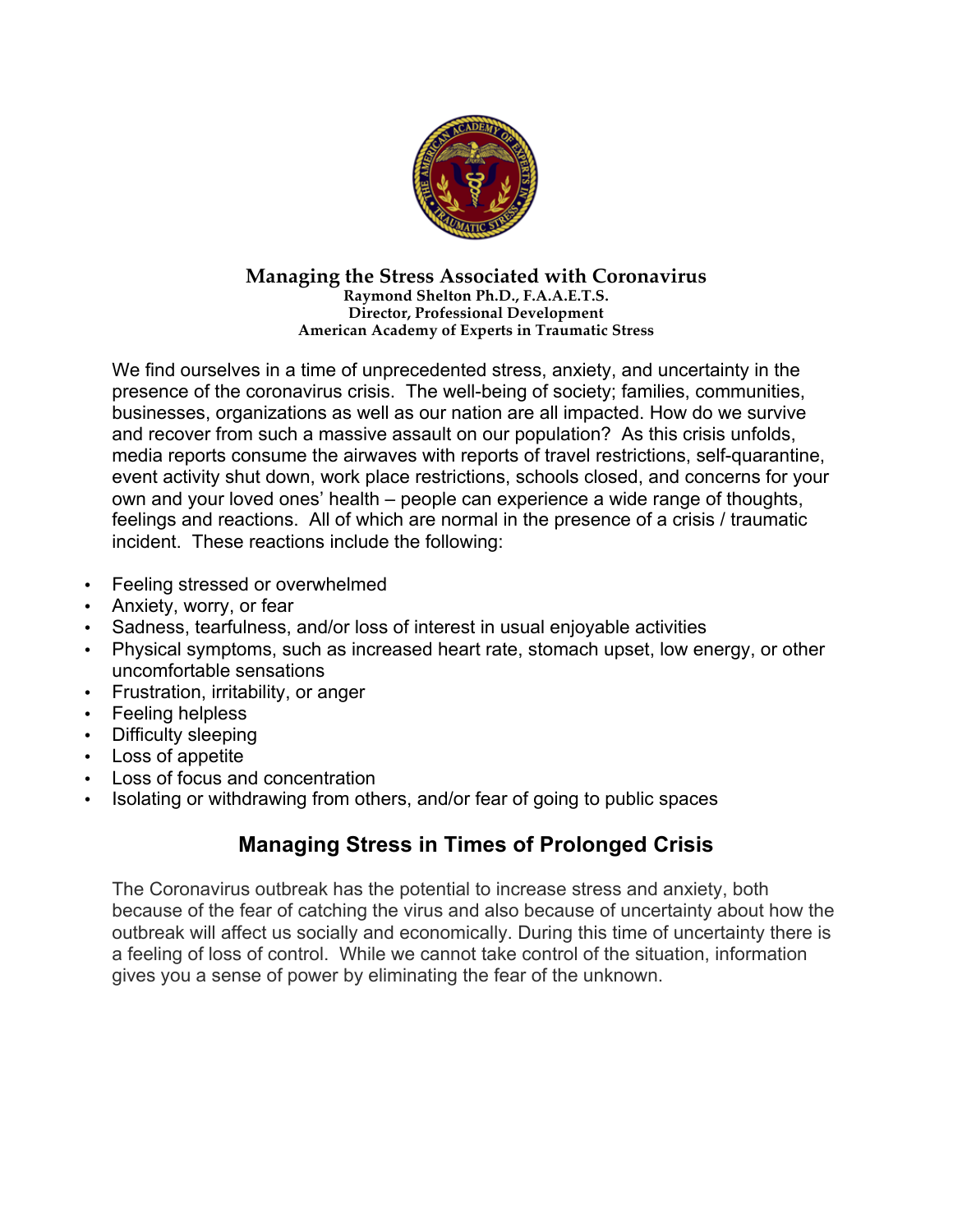### **Managing Stress During a Crisis:**

• Keep in mind that alcohol is a depressant and as such will intensify the negative reactions experienced following the crisis. Caffeine will increase anxiety and negatively impact the ability to sleep. Use cautiously and be aware of the effects.

• Drink plenty of fluids such as water or juice. Avoid consuming large quantities of soda that contains caffeine.

• Use quick relaxation techniques to regain control of emotions. Take a slow deep breath by inhaling through the nose, holding the breath for 3 seconds and exhaling through the mouth. Upon exhalation the words "relax," "let go," "I can handle this" may be spoken. Repeat the process a second time. Utilize this technique when you become aware of negative reactions or thoughts beginning to occur.

• Resist the desire to withdraw. Maintaining a connection with the people in your life is of the utmost importance. Maintain your support systems of family and friends. If you feel the need for some quiet time, tell those around you of this need. Ask them to give you some "space." Do not just shut down.

• Engage in simple exercise. The stress reactions produced by the crisis, coupled by the wide range of thoughts, will produce a sense of unrest. Engaging in simple exercise such as walking, biking, and swimming will assist in dissipating these reactions.

• Limit exposure to the news. We live in a media powerful world that allows us to experience events in real time. The constant exposure to the crisis through media will continue to trigger negative reactions as the crisis unfolds over and over. Choose a news program to stay informed. Watch the program in the early evening and allow yourself time to process the information and take appropriate action steps to alleviate the stress reaction that may be created. Do not watch the news immediately prior to going to bed.

• Try to develop a new schedule as close to your normal schedule as possible. By maintaining as normal a schedule as possible you protect some degree of a normal existence while in the midst of the crisis. During this time of stress, it is important to continue to do things you enjoy. Schedule time for recreational activity. Go ahead and continue your recreational interest and just have fun. Make daily decisions and follow through.

• Set short range goals. Goals provide a sense of direction during a time when confusion and fear of the unknown are present. Attempt to set goals for 1 week, 2 weeks, etc. Be certain that the goal you set is realistic and manageable. By setting realistic goals you will avoid the frustration that always accompanies failed goals.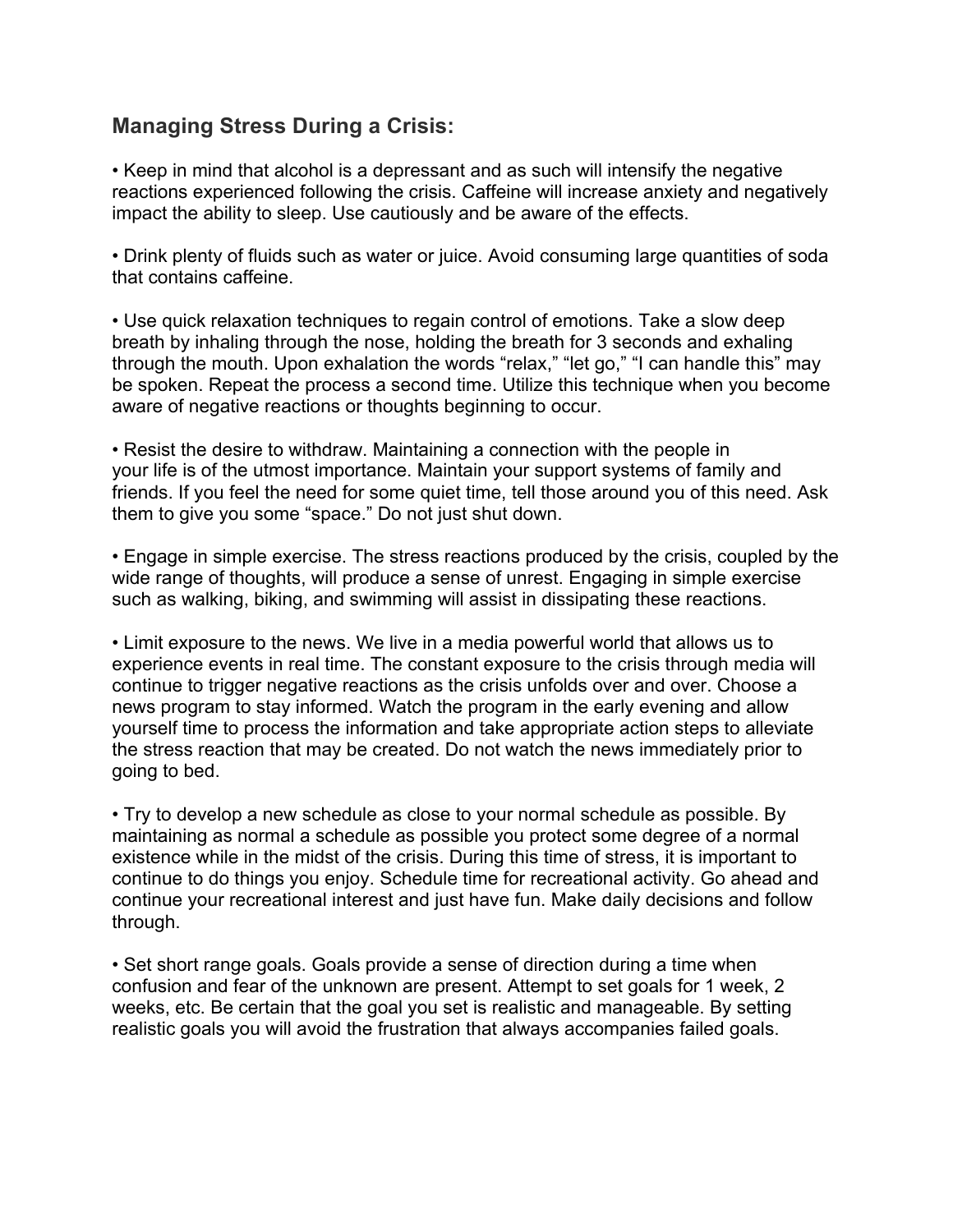• Set limits for yourself. Avoid the urge to push on without allowing sufficient time to relax and unwind. Give yourself permission to take the "intermission." Listen to the "wisdom" of your body. When you are tired... rest

• Be aware of your feelings and talk about them. Keep a journal and write your thoughts. If you have difficulty sleeping, do not fight the sleeplessness. Find a quiet place and write your way through the sleepless nights. The process of talking or writing will assist you in quieting your mind thus enabling you to relax and sleep.

• During the crisis realize that those around you are also in varying levels of distress. Be tolerant; seek first to understand others' reactions and allow them space.

• Resist the desire to make major life changes. Allow time for the crisis to pass and recovery to occur before making major decisions.

• Eat well balanced meals.

• Remember your symptoms are normal having experienced a powerful negative event. Understand that during times of great distress "it is OK not to be OK."

#### **Guidelines for assisting children:**

• Help yourself first. Be certain you are in a good frame of mind when discussing the crisis.

- Be honest and open discussing the crisis in age appropriate terms.
- Encourage talk about the event.

• Children may not communicate their feelings with words. Encourage them to draw a picture.

• Acknowledge that being frightened is OK.

• Monitor and limit media exposure. Allow time for discussion following exposure to powerful media stimuli.

- Spend extra time at bedtime.
- Remain connected, tune in to their needs.
- Be tolerant of behavior issues during times of distress.
- Hug and cuddle with young children.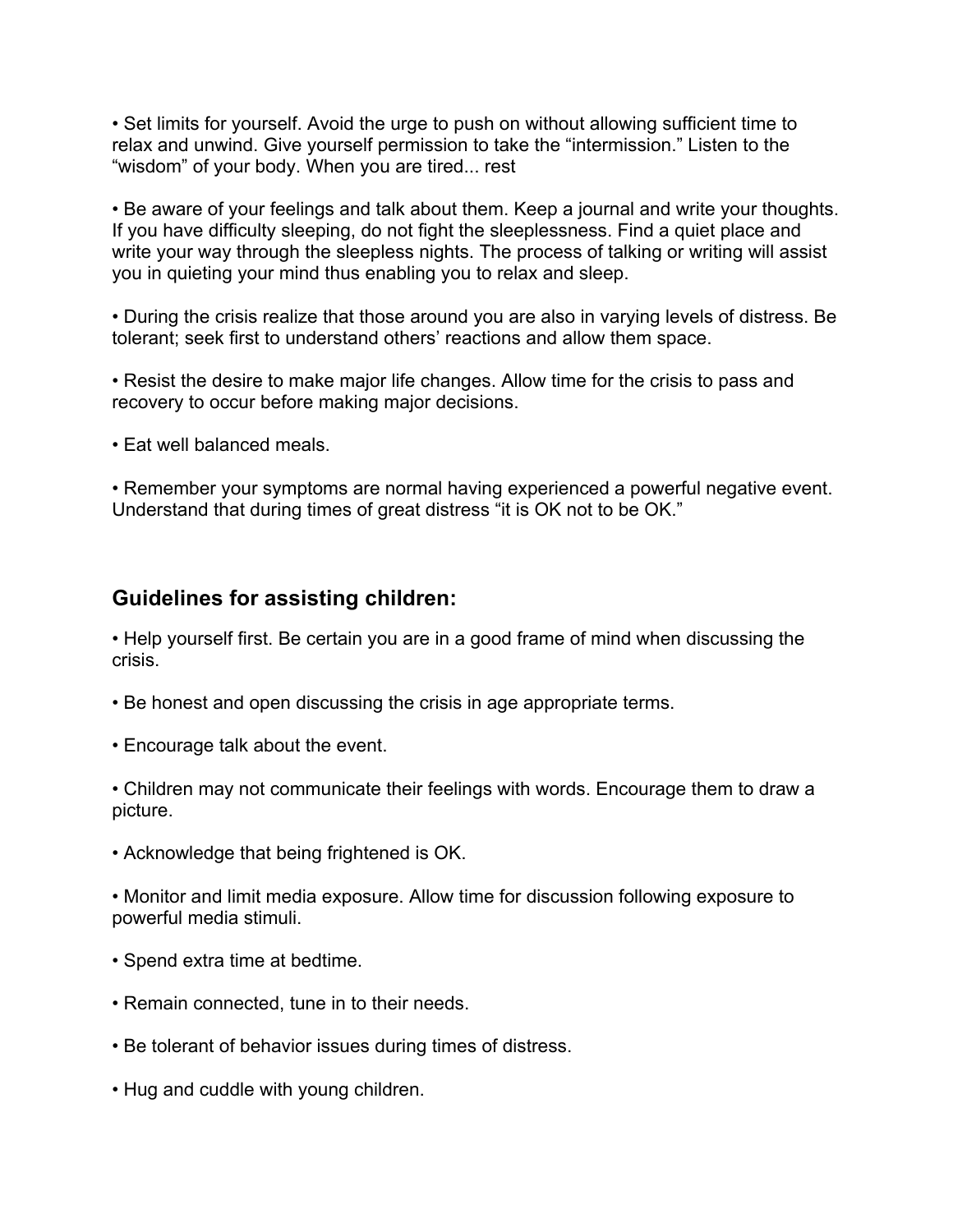## **Follow safety guidelines:**

- Wash hands frequently with soap and water for at least 20 seconds or use an alcohol-based hand sanitizer.
- Cover your mouth and nose with a tissue when you cough or sneeze.
- Properly dispose of used tissues.
- Cough or sneeze into your upper sleeve, arm, or elbow if you don't have a tissue.
- Clean your hands after coughing or sneezing.
- Stay at home if you are sick.
- Avoid contact with those who are sick.
- Clean and disinfect objects or surfaces that may have come into contact with germs.

## **Workplace Crisis Stress Management:**

**Leadership teams:** Keep your staff informed of all work-related updates, discussions and plans. Stay connected be aware of and STOP all rumors! Be aware of increasing fatigue, focus and concentration issues. Allow for more frequent breaks. Allow staff to maintain connection with family to lessen their fears of home-based safety. Remind staff that if feeling ill – STAY HOME.

If staff is working from home – stay connected, demonstrate your concern for their wellbeing.

## **Final thoughts:**

- Look to the future and what you have learned about yourself during this difficult experience.
- Choose to relax and allow some time to simply flow as the day unfolds.
- Set attainable goals and see your success.
- Continue to practice and attend to your spiritual needs.
- Spend time with your loved ones. Be tolerant to their needs and distress.